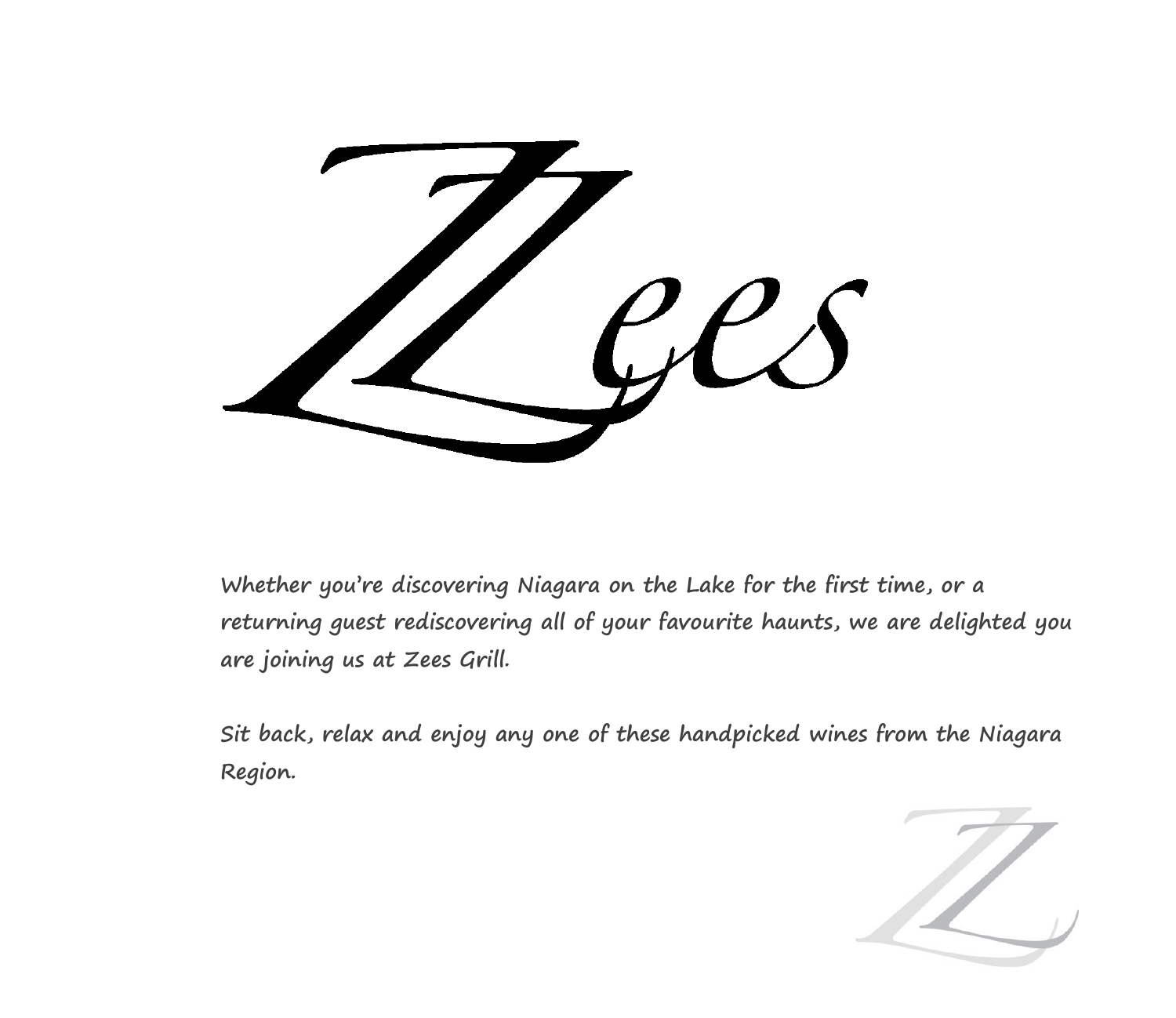### WINES BY THE GLASS & HALF LITRE

| WHITE                                      | 50z Glass $\frac{1}{2}$ Litre |    | <b>Bottle</b> |
|--------------------------------------------|-------------------------------|----|---------------|
| 2020 Creekside Sauvignon Blanc             | 10                            | 30 | 48            |
| 2020 Fielding Pinot Grigio                 | 11                            | 33 | 53            |
| 2017 Frogpond Farm Organic Dry Riesling    | 10                            | 30 | 48            |
| Featuring from Cave Spring Cellars         |                               |    |               |
| 2019 Cave Spring Chardonnay 'Dolomite'     | 12                            | 36 | 58            |
| <b>RED</b>                                 |                               |    |               |
| 2020 Jackson-Triggs Cabernet Shiraz        | 10                            | 30 | 48            |
| 2019 13 Kings Cabernet Sauvignon           | 12                            | 36 | 58            |
| 2016 Inniskillin Montague Pinot Noir       | 13                            | 39 | 63            |
| Featuring from Cave Spring Cellary         |                               |    |               |
| 2019 Cave Spring Cabernet Franc 'Dolomite' | 11                            | 33 | 53            |
| <b>SPARKLING</b>                           |                               |    |               |
| Ravine Charmat                             | 13                            |    | 63            |
| Brunch Mimosa 355ml Can                    | 14                            |    |               |

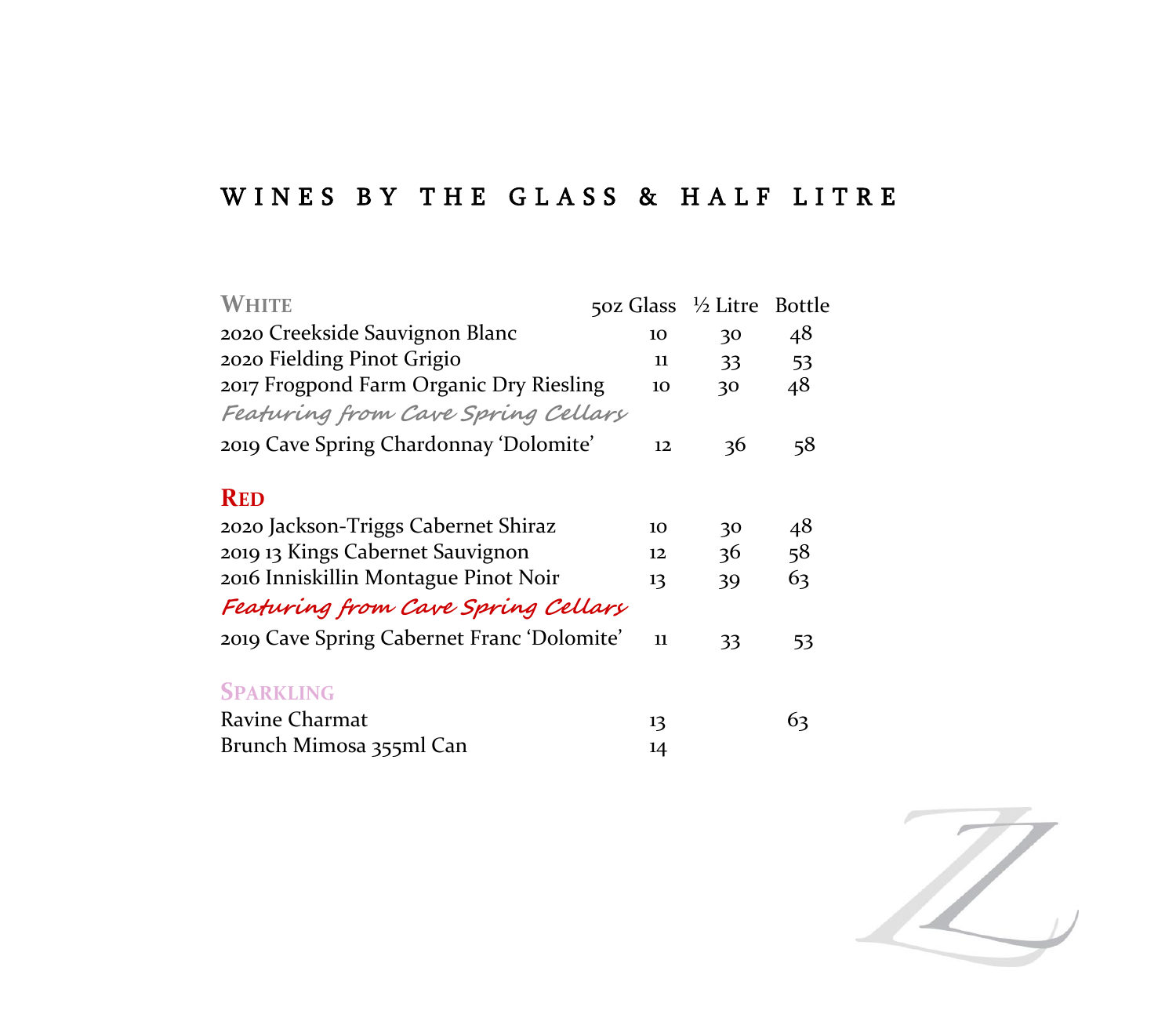**Draft Beer & Cider:**

*OAST HOUSE BARNRAISER COUNTRY ALE 5.0% American Pale Ale with bright hoppy aromatics of citrus, grapefruit, tangerine and peach BLACKBURN SCREAMING TUNNELS 5.0%*

> *Amber Lager SLEEMAN ORIGINAL 5.0%*

*Easy to Drink Lager*

*IRONWOOD* **HARD APPLE** *CIDER 6.0%*

*Our flagship dry cider is crafted from 100% fresh-pressed Ontario apples. Made traditionally with a dry finish, The Original is a true testament to Canadian Cider. BRUNCH STRAWBERRY CIDER 4.0%*

*A Bursting with fresh notes of strawberries, soft green apple and lime.*



*Domestic Michelob Ultra, Budweiser, Mill Street Organic Lost Craft Revivale Cans Imported and Coolers Corona, Heineken, Smirnoff Ice WHITE CLAW HARD SELTZER 5% ASK YOUR SERVER ABOUT WHAT FLAVOURS WE HAVE TODAY!*

**Non Alcoholic Beer:**

*Becks in the Bottle, Ginger Beer*

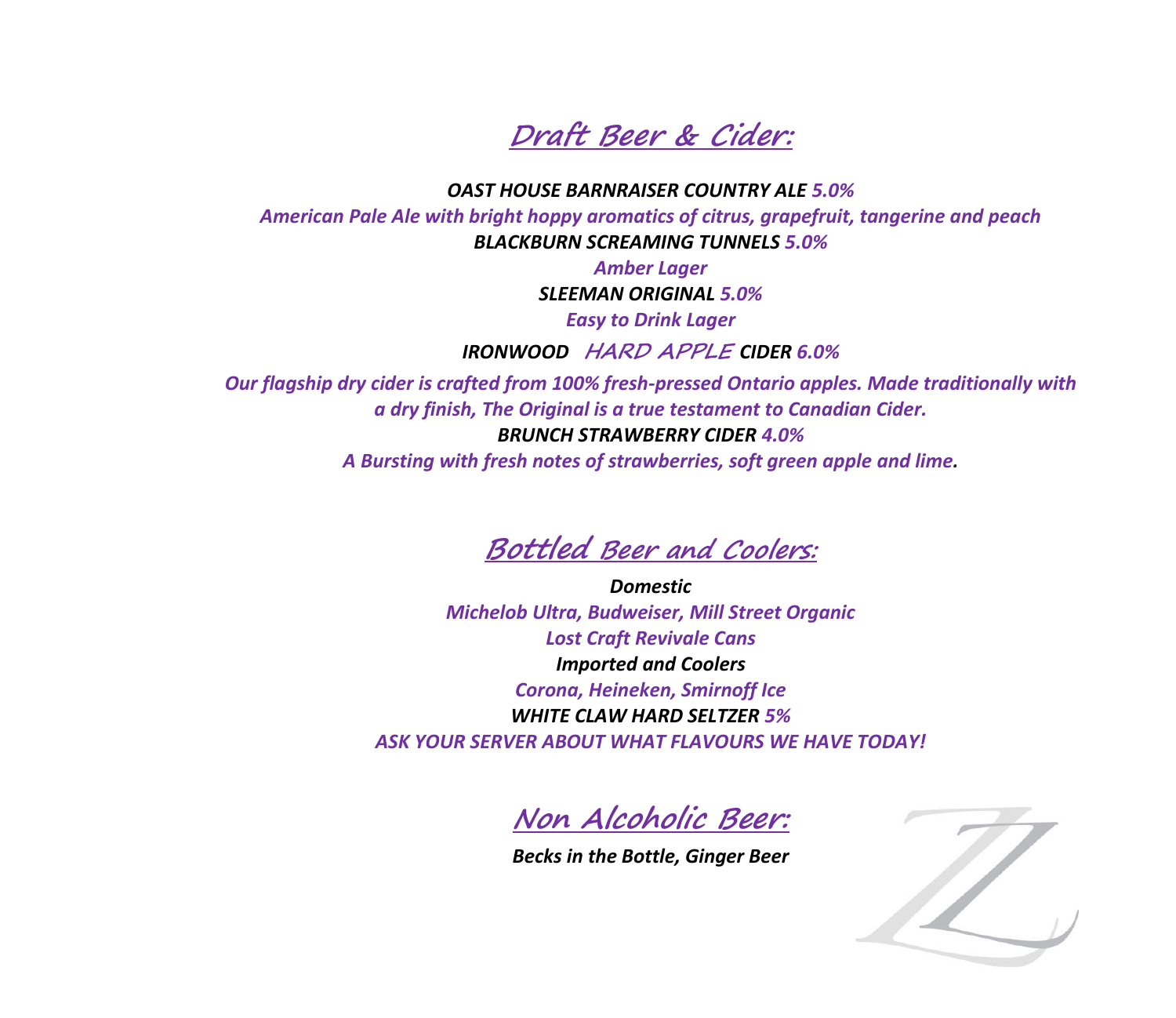**"Wine is the most civilized thing in the world" –Ernest Hemingway**

#### **Chardonnay**

2019 Organized Crime Krystyna 89 2018 Flat Rock Rusty Shed 70 2019 Ravine 85 2020 Fielding Estate Bottled 66 Kara's Pick 2017 Queenston Mile 90 Melinda's Pick 2017 Frogpond Farm Organic 48 2018 Chateau Des Charmes Estate Chardonnay 43

#### Sauvignon Blanc

2017 Creekside Reserve 75 2017 Ravine 84 2018 13 Kings 43

#### Pinot Gris

2019 Malivoire 50 Jane's Pick 2019 Creekside Pinot Grigio 45 2018 Pondview Dragonfly 43 2019 Big Head 58 Laura's Pick

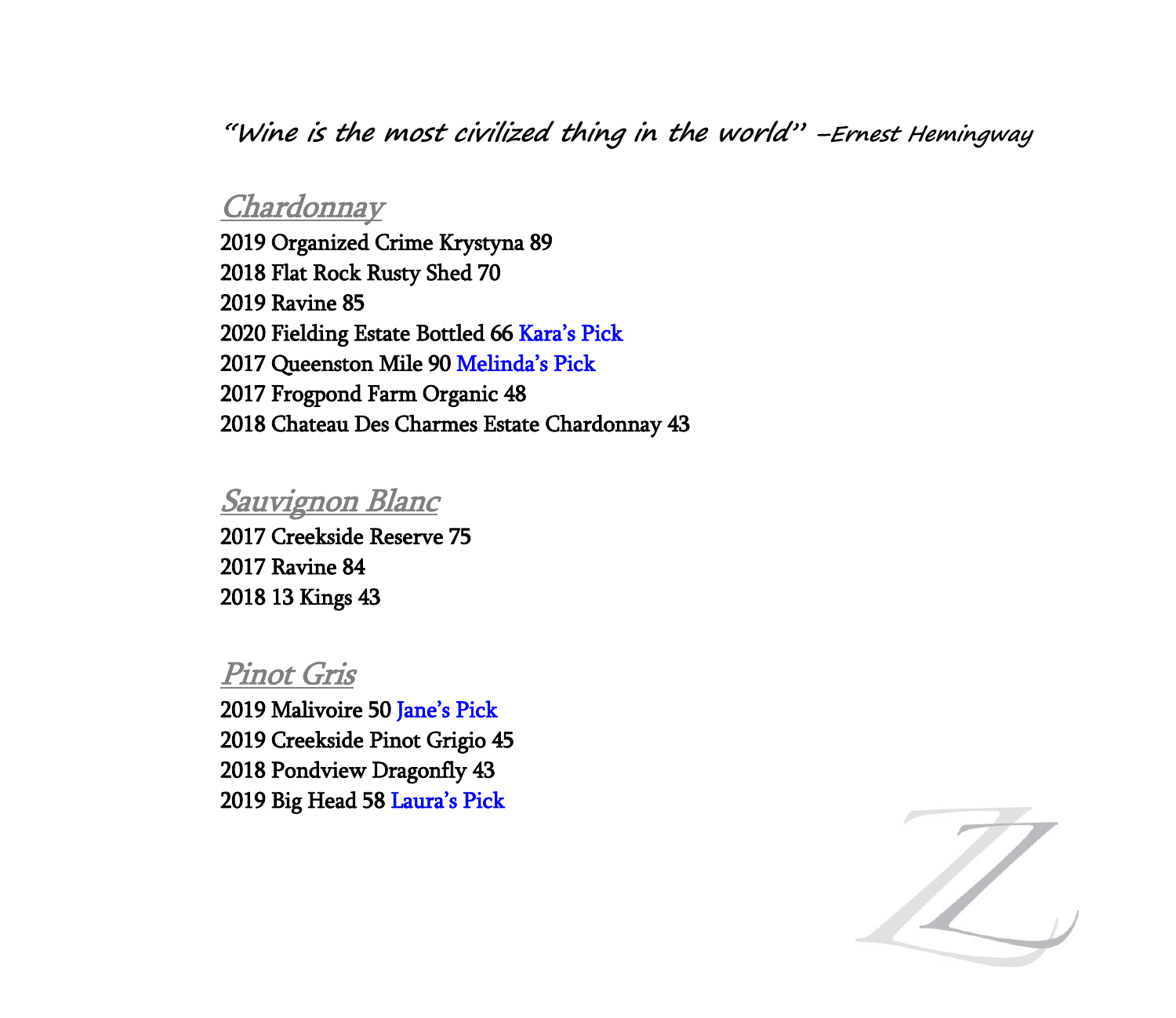## Riesling

2015 Good Earth 54 2018 Flat Rock Riesling 49 2014 Sue-Ann Staff Robert's Block 63 2019 13 Kings 43 2018 Cave Spring Riesling 'Dolomite' 53

## Viognier & White Blends

2016 Sue-Ann Staff Mabel's VCR 71

## Gewurztraminer

2019 Reif Gewurztraminer 54 2018 Ravine Gewurztraminer 61 2017 Organized Crime Gewurztraminer 59

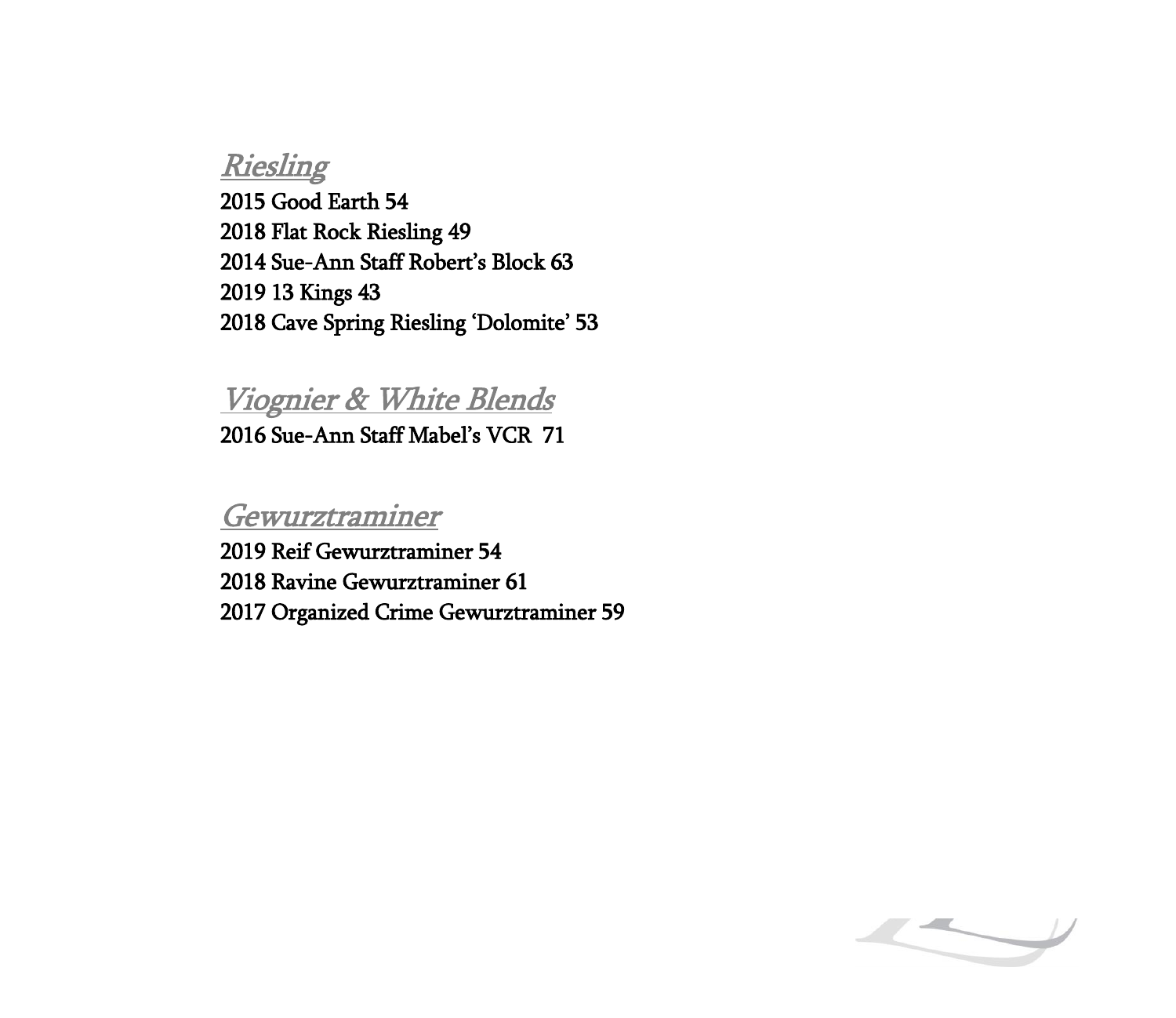# Is pink the new white?

2020 Fielding 48 2020 Creekside Shiraz 42 2020 Malivoire Vivant 49 2020 Sue-Ann Staff 43

## **Bubbles**

**"Come quickly, I am tasting the stars!" Dom Perignon, at the moment he discovered champagne**

## *Traditional*

KEW Traditional Sparkling 76 13th Street Grand Cuvée 150 Peller Ice Cuvée 84

## *Rosé Brut*

KEW Rosalie Sparkling 76 Good Earth Aria 70 Fielding Traditional Rosé 80

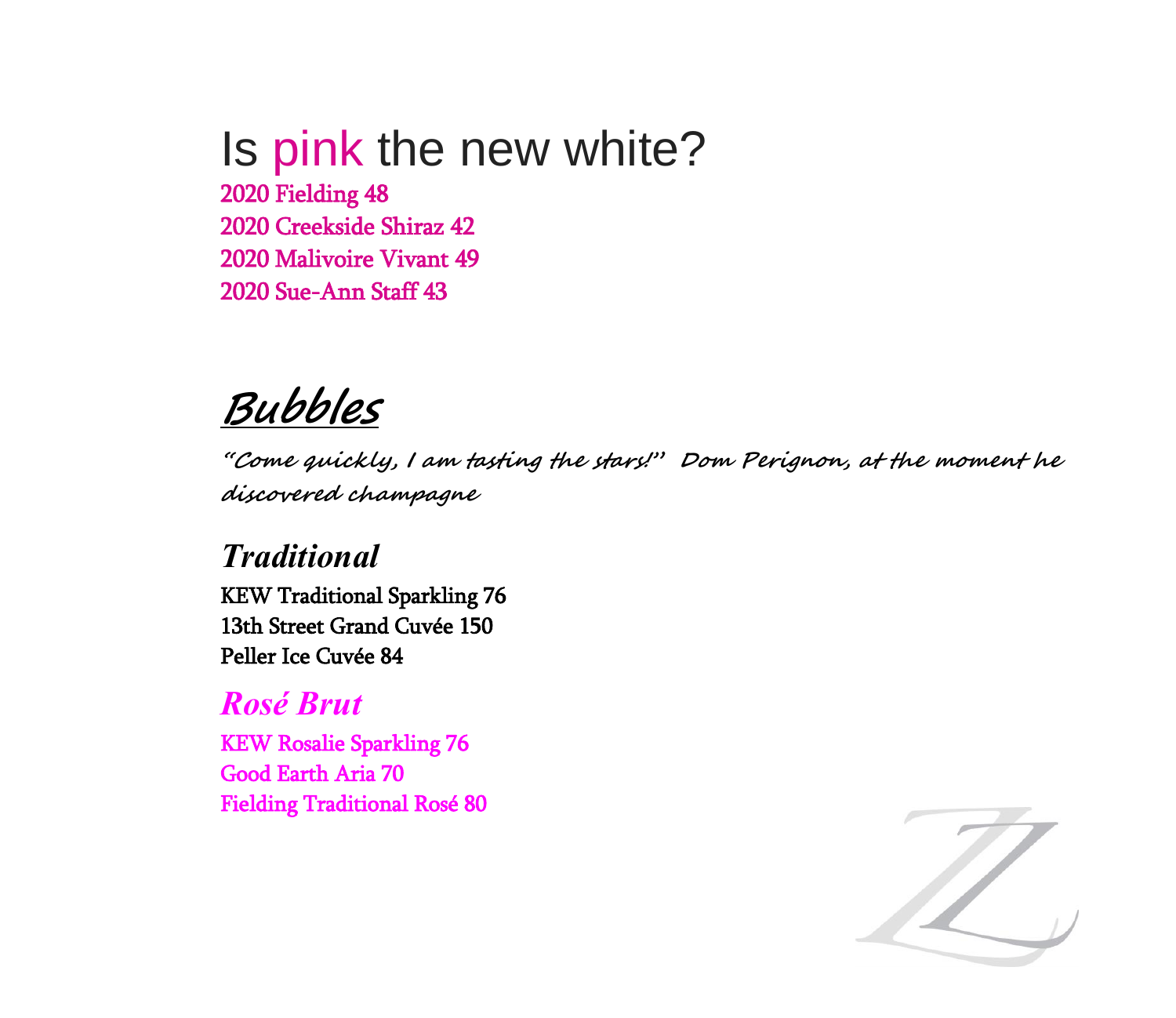#### Pinot Noir"The Heartbreak Grape"

2016 Flat Rock Cellars Gravity 85 2018 Inniskillin Reserve 65 2019 Malivoire Small Lot 58 2019 Organized Crime 'Break-In' 62 2018 Big Head RAW "Unfiltered" 130 2018 Reif 48

### Gamay Noir

2018 Chateau Des Charmes Gamay Droit 55 2017 Cave Spring Cellars 44 2016 Megalomaniac Avant Garde 63 2018 Frogpond Farm Organic 48 Kim's Pick

## Merlot

"A mind of the caliber of mine cannot derive its nutrient from cows." **George Bernard Shaw**

2009 Megalomaniac Traveller's Series 81 Sean's Pick 2016 Megalomaniac Big Mouth Merlot 75 2019 13th Street Winery Merlot 49 2012 Creekside Reserve 95 2018 Jackson-Triggs Grand Reserve 68 2019 Reif 45 2016 Good Earth 85 Kara's Pick 2017 Ravine 83

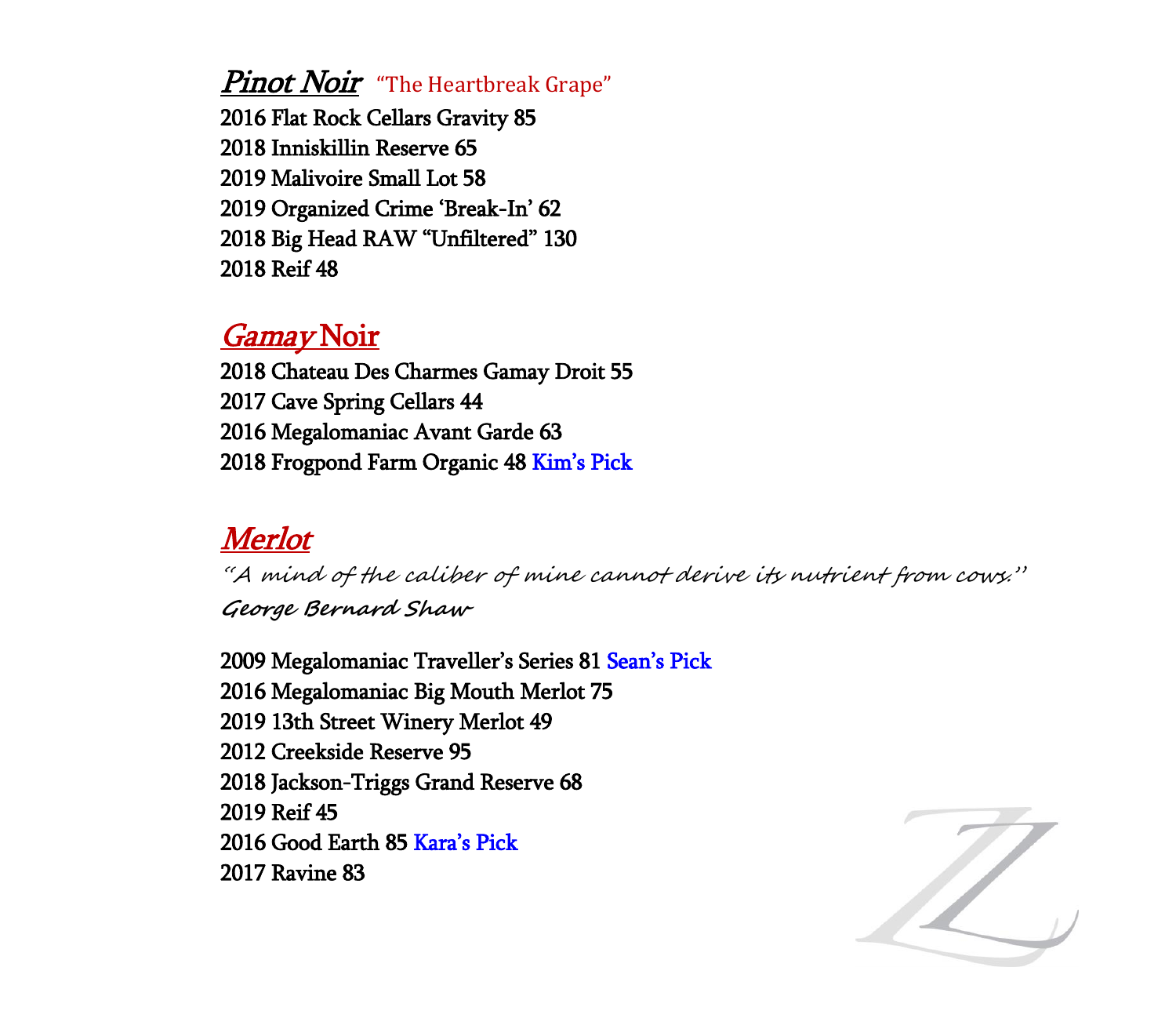## Cabernet Sauvignon

2017 Foreign Affair 96 2017 Foreign Affair Dream (Partial Appassimento Style) 76 2017 Fielding 103 2018 Big Head Select 115 2019 13 Kings Royal Red 45 2017 Reif Cabernet Sauvignon Reserve 58

## Cabernet Blends

2019 13th Street Winery Cabernet Merlot 51 2019 Creekside Cabernet Merlot 45 2018 Fielding Cabernet Syrah 74 Jenn's Pick 2017 Pondview Cabernet Merlot Reserve 58

## Cabernet Franc

*What is the definition of a good wine? It should start and end with a smile. – William Sokolin*

2018 Inniskillin Cabernet Franc Reserve 63 2019 Malivoire 67 2018 Cave Spring La Penna 89 Melinda's Pick 2019 Featherstone 58 2017 Frogpond Farm Organic 52

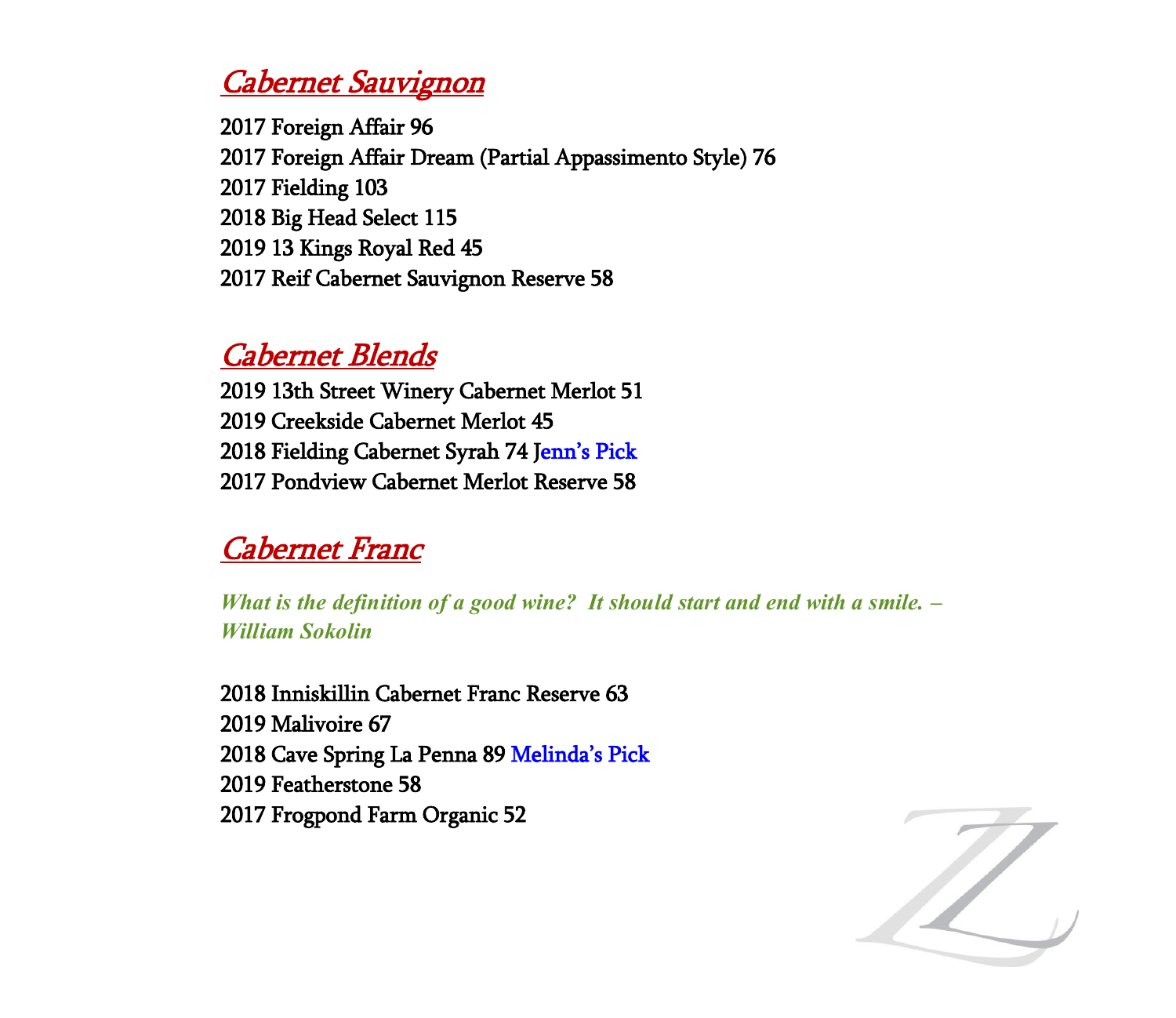"The discovery of a wine is of greater moment than the discovery of a constellation. The universe is too full of stars." Benjamin Franklin

## Shiraz/Syrah

2017 Jackson-Triggs Shiraz Grand Reserve 66 2019 Creekside Syrah 51 2017 Creekside Iconoclast 63 Laura's Pick 2016 Fielding Syrah 130

## Meritage

2017 Reif Meritage 73 2017 Jackson-Triggs Grand Reserve Meritage 65 2016 Inniskillin Meritage 53

## in-trigu-ing reds

2018 Big Head RAW Malbec 134 2018 Reif Magician Shiraz/Pinot Noir 66 2017 Foreign Affair Conspiracy 58 2017 Foreign Affair Temptress 108 Pete's Pick 2018 Big Head Red 58 Jane's Pick 2018 Big Head Big Red Select 80

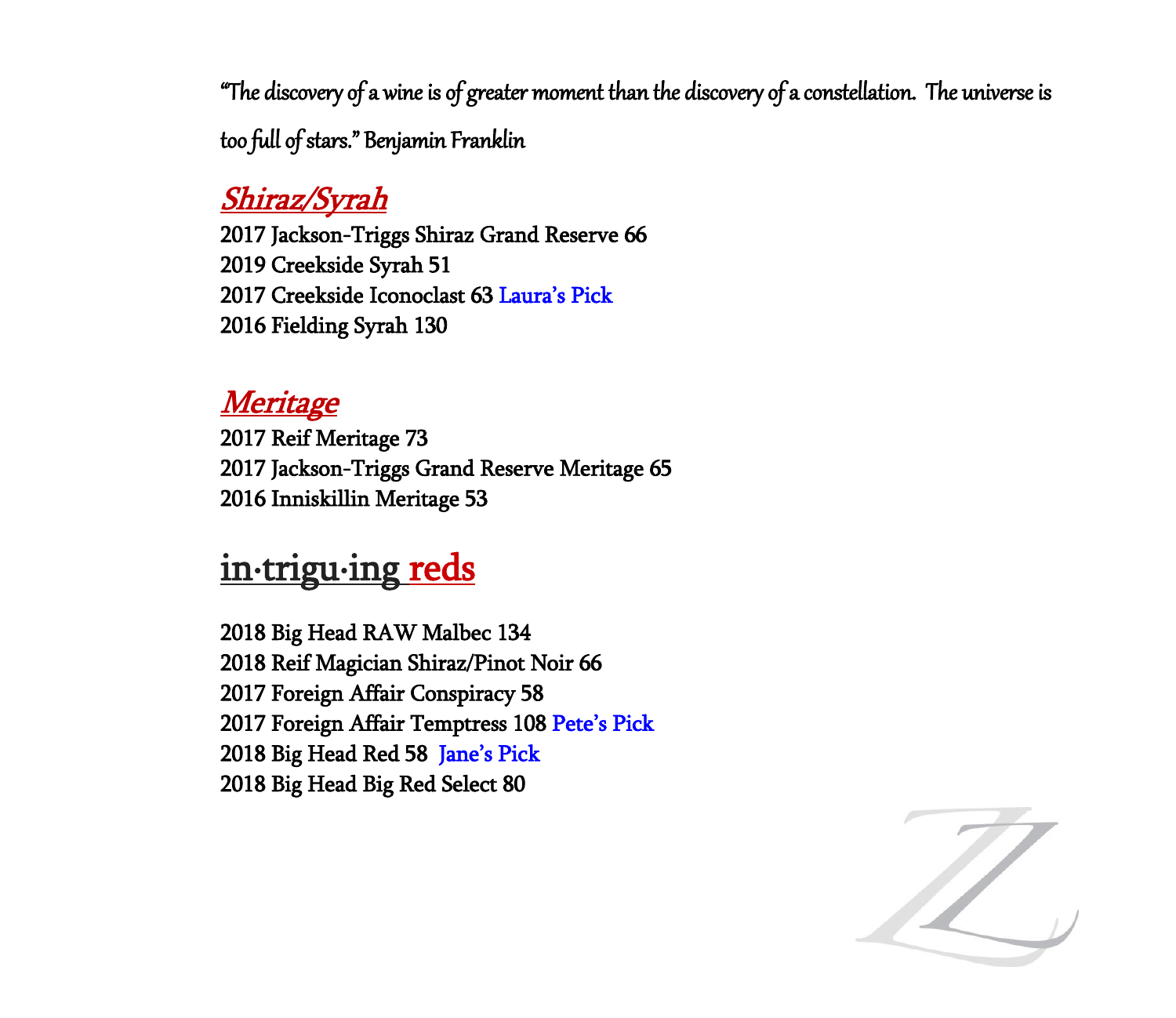## **International**

| <b>WHITE</b>                                                     |     |
|------------------------------------------------------------------|-----|
| 2005 Louis Latour Corton Charlemagne (Côte de Beaune, France)    | 430 |
| 2011 Breggo Pinot Gris (Anderson Valley, California)             | 99  |
| <b>RED</b>                                                       |     |
| 2007 Falletto Bruno Giacosa Asili Barbaresco (Piemonte Italy)    | 465 |
| 2006 Arnaldo-Caprai Sagrantino di Montefalco (Montefalco, Italy) | 264 |
| 2006 Penfolds RWT Shiraz (Barossa Valley, Australia)             | 370 |
| 2006 DogRidge Shirtfront Shiraz (McLaren Vale, Australia) 1.5L   | 222 |
| 2010 Blau & Blau Jermann (delle Venezie, Italy)                  | 90  |
| <b>DESSERT</b>                                                   |     |

| 2011 Villa Papiano Tregenda Vendemmia Tardiva (Emilia-Romagna, Italy) 500ml | 81 |
|-----------------------------------------------------------------------------|----|
| Domaine Pinnacle Ice Cider (Québec, Canada) 375ml                           | 70 |